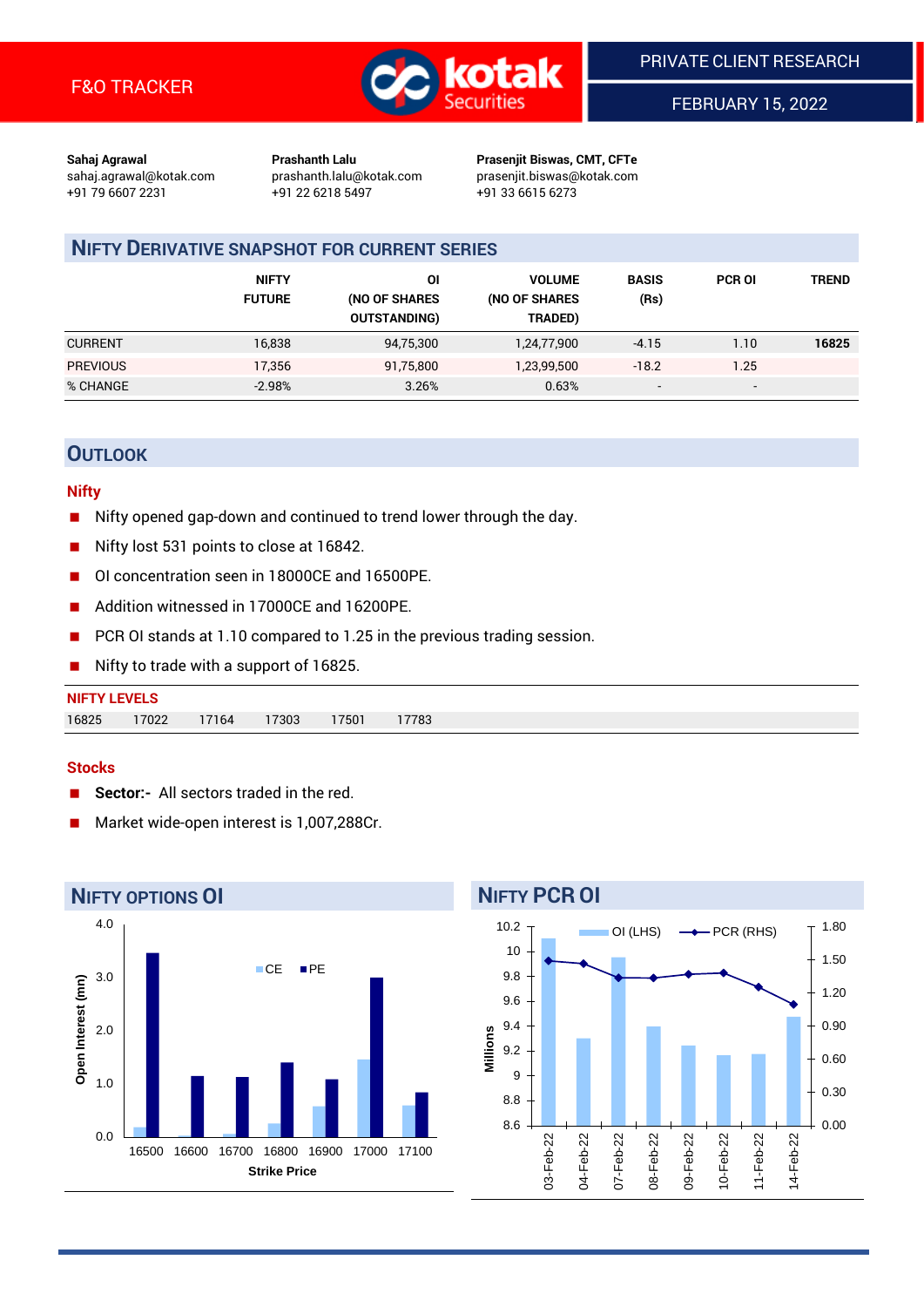# **FUTURE STATISTICS**

## **OI INCREASE**

| <b>SYMBOL</b>     | ΟI     | ΟI          | <b>PRICE CHG</b> |
|-------------------|--------|-------------|------------------|
|                   | $(\%)$ | (SHARES)    | $(\%)$           |
| <b>GUJGASLTD</b>  | 28.7%  | 25,27,500   | 0.7%             |
| <b>METROPOLIS</b> | 25.1%  | 7,65,200    | $-15.3%$         |
| <b>ATUL</b>       | 15.2%  | 1,08,825    | $-2.3%$          |
| <b>LALPATHLAB</b> | 8.9%   | 9,17,750    | $-4.9%$          |
| <b>AUBANK</b>     | 8.6%   | 30,04,500   | $-5.0%$          |
| <b>INTELLECT</b>  | 8.5%   | 4.40.250    | $-4.4%$          |
| <b>ALKEM</b>      | 7.4%   | 3,38,600    | $-1.9%$          |
| <b>OBEROIRLTY</b> | 6.5%   | 26,25,700   | $-5.0%$          |
| L&TFH             | 6.1%   | 7,51,04,384 | $-4.9%$          |
| <b>GODREJCP</b>   | 5.8%   | 56.85.500   | $-3.1%$          |

| <b>OI DECREASE</b> |          |              |                  |
|--------------------|----------|--------------|------------------|
| <b>SYMBOL</b>      | ΟI       | ΟI           | <b>PRICE CHG</b> |
|                    | (%)      | (SHARES)     | $(\%)$           |
| <b>INDUSTOWER</b>  | $-10.2%$ | 83,91,600    | $-2.1%$          |
| <b>HINDCOPPER</b>  | $-9.2%$  | 1,86,14,700  | $-9.3%$          |
| COROMANDEL         | $-8.7%$  | 10,67,500    | $-3.6%$          |
| <b>BSOFT</b>       | $-7.7%$  | 45,68,200    | $-6.7%$          |
| BEL                | $-7.7%$  | 3,32,27,200  | $-2.2%$          |
| <b>NTPC</b>        | $-7.5%$  | 4.81.13.700  | $-3.4%$          |
| <b>PNB</b>         | $-7.1%$  | 26,87,36,000 | $-6.7%$          |
| <b>CUMMINSIND</b>  | $-6.3%$  | 20,70,000    | 1.6%             |
| <b>CHAMBLFERT</b>  | $-5.7%$  | 30,58,500    | $-3.8%$          |
| <b>LTTS</b>        | $-5.5%$  | 8,53,000     | $-1.4%$          |

# **CASH STATISTICS**

| <b>TOP VOLUMES</b> |                      |              |              |  |  |  |  |
|--------------------|----------------------|--------------|--------------|--|--|--|--|
| <b>SYMBOL</b>      | <b>TRADED SHARES</b> | <b>VALUE</b> | <b>CLOSE</b> |  |  |  |  |
|                    | (QTY)                | (IN LAKHS)   |              |  |  |  |  |
| <b>TCS</b>         | 59,51,745            | 2,23,181     | 3,734        |  |  |  |  |
| <b>HDFC</b>        | 59,03,697            | 1,37,301     | 2,297        |  |  |  |  |
| <b>SBIN</b>        | 2,61,53,332          | 1,33,032     | 501          |  |  |  |  |
| <b>ICICIBANK</b>   | 1,61,70,656          | 1,23,038     | 754          |  |  |  |  |
| <b>RELIANCE</b>    | 49,47,109            | 1,15,669     | 2,339        |  |  |  |  |
| <b>HDFCBANK</b>    | 73,28,310            | 1,08,414     | 1.474        |  |  |  |  |
| <b>TATAMOTORS</b>  | 2,21,57,389          | 1,06,159     | 471          |  |  |  |  |
| <b>TATASTEEL</b>   | 80,21,613            | 96,488       | 1,187        |  |  |  |  |
| <b>TATAPOWER</b>   | 3,83,01,829          | 85.579       | 221          |  |  |  |  |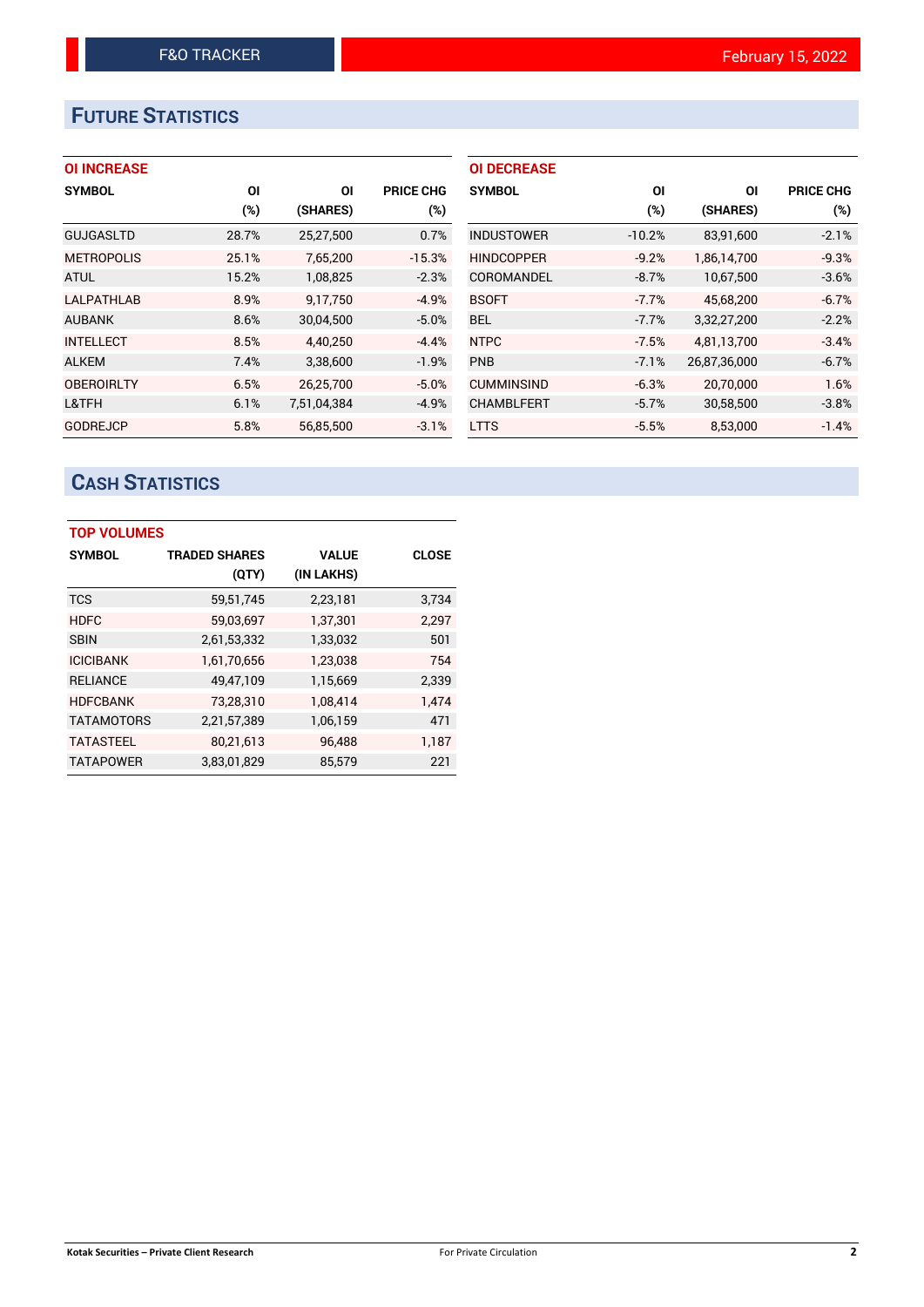# **OPTION STATISTICS**

## **SIGNIFICANT CALL OPEN INTEREST**

| <b>SYMBOL</b>     | <b>STRK</b>  | <b>OPTION</b> | <b>CLOSE</b> | <b>FUT</b>   | ΟI         |
|-------------------|--------------|---------------|--------------|--------------|------------|
|                   | <b>PRICE</b> | TYPE          | (RS)         | <b>CLOSE</b> | (SHARES)   |
| ONGC              | 175          | <b>CE</b>     | 1.0          | 165          | 334,33,400 |
| ONGC              | 180          | CF            | 0.7          | 165          | 207,82,300 |
| <b>NTPC</b>       | 140          | СE            | 0.3          | 133          | 213,57,900 |
| ONGC              | 170          | CE            | 2.4          | 165          | 162,31,600 |
| <b>NTPC</b>       | 135          | CE            | 1.0          | 133          | 179,49,300 |
| <b>HEROMOTOCO</b> | 2,800        | CE            | 10.1         | 2,588        | 8,96,400   |
| <b>COALINDIA</b>  | 170          | СE            | 1.4          | 157          | 104,11,800 |
| <b>BPCL</b>       | 400          | <b>CE</b>     | 1.2          | 362          | 56,26,800  |
| M&M               | 900          | CE            | 1.6          | 824          | 30,98,900  |
| <b>IOC</b>        | 125          | CE            | 0.7          | 117          | 83,72,000  |

### **SIGNIFICANT PUT OPEN INTEREST**

| <b>SYMBOL</b>     | <b>STRK</b><br><b>PRICE</b> | <b>OPTION</b><br>TYPE | <b>CLOSE</b><br>(RS) | <b>FUT</b><br><b>CLOSE</b> | ΟI<br>(SHARES) |
|-------------------|-----------------------------|-----------------------|----------------------|----------------------------|----------------|
| <b>HINDALCO</b>   | 500                         | PF                    | 2.9                  | 522                        | 26,66,000      |
| <b>NTPC</b>       | 135                         | PF                    | 3.3                  | 133                        | 35,56,800      |
| <b>BANKBARODA</b> | 100                         | PF                    | 1.6                  | 106                        | 98,39,700      |
| <b>HINDALCO</b>   | 510                         | PF                    | 5.0                  | 522                        | 21.47.850      |
| <b>HINDALCO</b>   | 520                         | <b>PE</b>             | 8.9                  | 522                        | 18,74,800      |
| MARUTI            | 8.000                       | PE                    | 79.4                 | 8.383                      | 1.65.200       |
| <b>BANKBARODA</b> | 95                          | <b>PE</b>             | 0.8                  | 106                        | 73,35,900      |
| <b>BANKBARODA</b> | 105                         | <b>PE</b>             | 3.1                  | 106                        | 73,12,500      |
| <b>WIPRO</b>      | 550                         | <b>PE</b>             | 16.6                 | 543                        | 20,09,600      |
| TATAMOTORS        | 500                         | <b>PE</b>             | 35.3                 | 469                        | 40,49,850      |

| SIGNIFICANT CALL OPEN INTEREST ADDITION |              |               |             |        |              | SIGNIFICANT PUT OPEN INTEREST ADDITION |              |               |             |  |
|-----------------------------------------|--------------|---------------|-------------|--------|--------------|----------------------------------------|--------------|---------------|-------------|--|
| <b>SYMBOL</b>                           | <b>STRK</b>  | <b>OPTION</b> | <b>OPEN</b> | OI CHG | <b>CLOSE</b> | <b>SYMBOL</b>                          | <b>STRK</b>  | <b>OPTION</b> | <b>OPEN</b> |  |
|                                         | <b>PRICE</b> | <b>TYPE</b>   | <b>INT</b>  | (%)    | (Rs)         |                                        | <b>PRICE</b> | <b>TYPE</b>   | <b>INT</b>  |  |
| <b>HDFCLIFE</b>                         | 560          | <b>CE</b>     | 1,54,000    | 6900%  | 12.8         | <b>HDFCLIFE</b>                        | 500          | <b>PE</b>     | 2,07,900    |  |
| <b>HDFCLIFE</b>                         | 570          | <b>CE</b>     | 3,59,700    | 5350%  | 8.7          | <b>IBULHSGFIN</b>                      | 165          | <b>PE</b>     | 1,17,800    |  |
| <b>ZEEL</b>                             | 255          | <b>CE</b>     | 1,50,000    | 4900%  | 7.1          | <b>ICICIBANK</b>                       | 640          | <b>PE</b>     | 1,70,500    |  |
| <b>KOTAKBANK</b>                        | 1.740        | <b>CE</b>     | 1.16.800    | 4767%  | 44.9         | AMARAJABAT                             | 570          | <b>PE</b>     | 1,22,000    |  |
| <b>KOTAKBANK</b>                        | 1,760        | <b>CE</b>     | 1,70,000    | 4622%  | 33.7         | <b>IOC</b>                             | 90           | <b>PE</b>     | 1,17,000    |  |
| <b>IBULHSGFIN</b>                       | 185          | <b>CE</b>     | 4.52.600    | 3550%  | 5.2          | <b>ONGC</b>                            | 135          | <b>PE</b>     | 1.54.000    |  |
| <b>KOTAKBANK</b>                        | 1,780        | <b>CE</b>     | 2,43,600    | 3482%  | 24.7         | <b>ICICIBANK</b>                       | 600          | <b>PE</b>     | 3,06,625    |  |
| IEX                                     | 215          | <b>CE</b>     | 3,82,500    | 3300%  | 4.9          | <b>HAVELLS</b>                         | 1.040        | <b>PE</b>     | 1,13,000    |  |
| <b>RBLBANK</b>                          | 137          | <b>CE</b>     | 1,76,900    | 1933%  | 4.2          | <b>ASHOKLEY</b>                        | 112          | PE            | 1,53,000    |  |
| <b>HDFCLIFE</b>                         | 580          | <b>CE</b>     | 7.13.900    | 1564%  | 5.9          | <b>IBULHSGFIN</b>                      | 185          | <b>PE</b>     | 5,17,700    |  |

| SIGNIFICANT PUT OPEN INTEREST ADDITION |              |               |             |        |              |  |  |  |
|----------------------------------------|--------------|---------------|-------------|--------|--------------|--|--|--|
| <b>SYMBOL</b>                          | <b>STRK</b>  | <b>OPTION</b> | <b>OPEN</b> | OI CHG | <b>CLOSE</b> |  |  |  |
|                                        | <b>PRICE</b> | <b>TYPE</b>   | INT         | $(\%)$ | (Rs)         |  |  |  |
| <b>HDFCLIFE</b>                        | 500          | РE            | 2,07,900    | 9350%  | 2.7          |  |  |  |
| <b>IBULHSGFIN</b>                      | 165          | PE            | 1,17,800    | 3700%  | 2.1          |  |  |  |
| <b>ICICIBANK</b>                       | 640          | PE            | 1,70,500    | 1140%  | 1.7          |  |  |  |
| AMARAJABAT                             | 570          | PE            | 1,22,000    | 713%   | 11.3         |  |  |  |
| <b>IOC</b>                             | 90           | PE            | 1,17,000    | 350%   | 0.1          |  |  |  |
| <b>ONGC</b>                            | 135          | PE            | 1,54,000    | 300%   | 0.3          |  |  |  |
| <b>ICICIBANK</b>                       | 600          | PE            | 3,06,625    | 298%   | 1.1          |  |  |  |
| <b>HAVELLS</b>                         | 1.040        | PE            | 1,13,000    | 283%   | 2.3          |  |  |  |
| <b>ASHOKLEY</b>                        | 112          | PE            | 1,53,000    | 278%   | 1.0          |  |  |  |
| <b>IBULHSGFIN</b>                      | 185          | <b>PE</b>     | 5,17,700    | 188%   | 7.1          |  |  |  |

| <b>CALL OPTION VOLUMES</b> |              |               |                  |              | <b>PUT OPTION VOLUMES</b> |              |               |                  |              |
|----------------------------|--------------|---------------|------------------|--------------|---------------------------|--------------|---------------|------------------|--------------|
| <b>SYMBOL</b>              | <b>STRK</b>  | <b>OPTION</b> | <b>CONTRACTS</b> | <b>CLOSE</b> | <b>SYMBOL</b>             | <b>STRK</b>  | <b>OPTION</b> | <b>CONTRACTS</b> | <b>CLOSE</b> |
|                            | <b>PRICE</b> | <b>TYPE</b>   |                  | (Rs)         |                           | <b>PRICE</b> | <b>TYPE</b>   |                  | (Rs)         |
| <b>TCS</b>                 | 3,800        | <b>CE</b>     | 52,520           | 47.9         | <b>SBIN</b>               | 500          | PE            | 17,582           | 12.4         |
| <b>TCS</b>                 | 3.900        | <b>CE</b>     | 26,308           | 23.5         | <b>TATASTEEL</b>          | 1.200        | PE            | 15.129           | 39.7         |
| <b>RELIANCE</b>            | 2,400        | <b>CE</b>     | 26,017           | 20.4         | <b>TCS</b>                | 3,700        | PE            | 14,393           | 59.3         |
| <b>TCS</b>                 | 4.000        | <b>CE</b>     | 21.658           | 13.8         | <b>RELIANCE</b>           | 2.300        | <b>PE</b>     | 13.828           | 27.6         |
| <b>ITC</b>                 | 230          | <b>CE</b>     | 18,143           | 1.1          | <b>SBIN</b>               | 510          | PE            | 10.373           | 17.5         |
| <b>TCS</b>                 | 3.760        | <b>CE</b>     | 14.888           | 63.2         | <b>MARUTI</b>             | 8.000        | PE            | 8.208            | 79.4         |
| <b>RELIANCE</b>            | 2,500        | <b>CE</b>     | 14,033           | 6.4          | <b>ICICIBANK</b>          | 750          | PE            | 7,625            | 15.0         |
| <b>RELIANCE</b>            | 2,360        | <b>CE</b>     | 13.099           | 34.0         | <b>RELIANCE</b>           | 2.200        | <b>PE</b>     | 7.624            | 8.5          |
| <b>TATASTEEL</b>           | 1,200        | <b>CE</b>     | 13,086           | 28.0         | <b>SBIN</b>               | 490          | PE            | 7,349            | 8.5          |
| <b>RELIANCE</b>            | 2,340        | <b>CE</b>     | 12,933           | 43.1         | <b>INFY</b>               | 1,700        | PE            | 7.195            | 40.5         |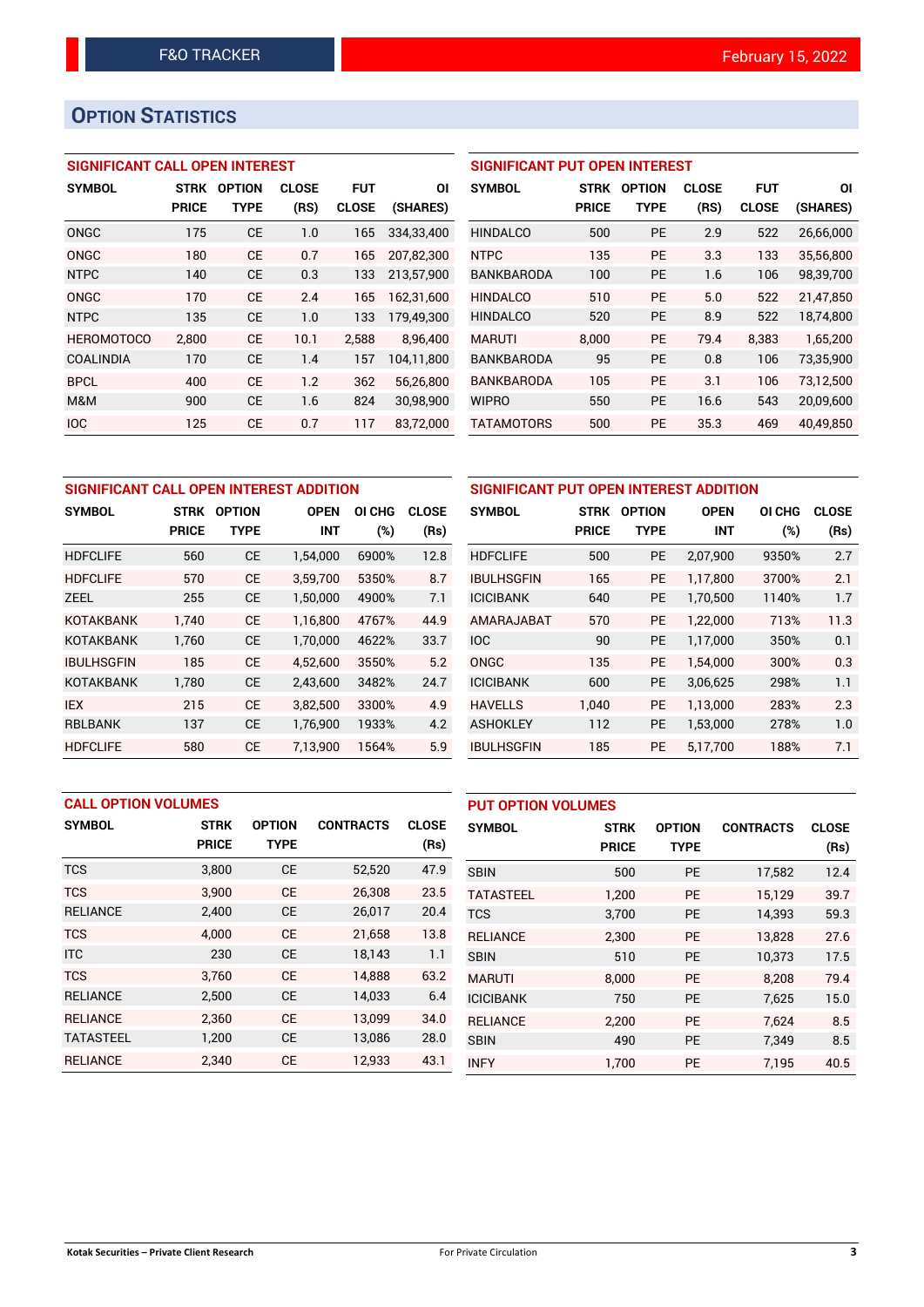#### **RATING SCALE (PRIVATE CLIENT GROUP)**

- **BUY**  Stock/Index looks strong from the expiry/near term perspective and is expected to gain on the basis of technical and/or derivative parameters. Time frame is minimum of current expiry and in certain cases extend to the next series depending on the stock behaviour. Strict stop loss needs to be adhered to for every buy/long recommendation given.
- **SELL** Stock/Index looks weak from the expiry/near term perspective and is expected to gain on the basis of technical and/or derivative parameters. Time frame is minimum of current expiry and in certain cases extend to the next series depending on the stock behaviour. Strict stop loss needs to be adhered to for every sell/short recommendation given.

#### **FUNDAMENTAL RESEARCH TEAM (PRIVATE CLIENT GROUP)**

**Shrikant Chouhan Arun Agarwal Amit Agarwal, CFA Hemali Dhame** +91 22 6218 5408 +91 22 6218 6443 +91 22 6218 6439 +91 22 6218 6433

jatin.damania@kotak.com +91 22 6218 6440 +91 22 6218 6432 +91 80801 97299 +91 22 6218 6427

**Sumit Pokharna** Pankaj Kumar<br>Oil and Gas, Information Tech Construction, sumit.pokharna@kotak.com pankajr.kumar@kotak.com +91 22 6218 6438 +91 22 6218 6434

**Jatin Damania Purvi Shah Rini Mehta K. Kathirvelu**

Construction, Capital Goods & Midcaps

Transportation, Paints, FMCG Banking & Finance shrikant.chouhan@kotak.com arun.agarwal@kotak.com agarwal.amit@kotak.com Hemali.Dhame@kotak.com

Metals & Mining, Midcap Pharmaceuticals Research Associate Support Executive<br>
jatin.damania@kotak.com purvi.shah@kotak.com rini.mehta@kotak.com k.kathirvelu@kotak.com

## **TECHNICAL RESEARCH TEAM (PRIVATE CLIENT GROUP)**

[shrikant.chouhan@kotak.com](mailto:shrikant.chouhan@kotak.com) [amol.athawale@kotak.com](mailto:amol.athawale@kotak.com) Research Associate +91 22 6218 5408 +91 20 6620 3350 [sayed.haider@kotak.com](mailto:sayed.haider@kotak.com)

**Shrikant Chouhan Amol Athawale Sayed Haider**

+91 22 62185498

#### **DERIVATIVES RESEARCH TEAM (PRIVATE CLIENT GROUP)**

+91 79 6607 2231 +91 22 6218 5497 +91 33 6615 6273

**Sahaj Agrawal Prashanth Lalu Prasenjit Biswas, CMT, CFTe** [sahaj.agrawal@kotak.com](mailto:sahaj.agrawal@kotak.com) [prashanth.lalu@kotak.com](mailto:prashanth.lalu@kotak.com) [prasenjit.biswas@kotak.com](mailto:prasenjit.biswas@kotak.com)